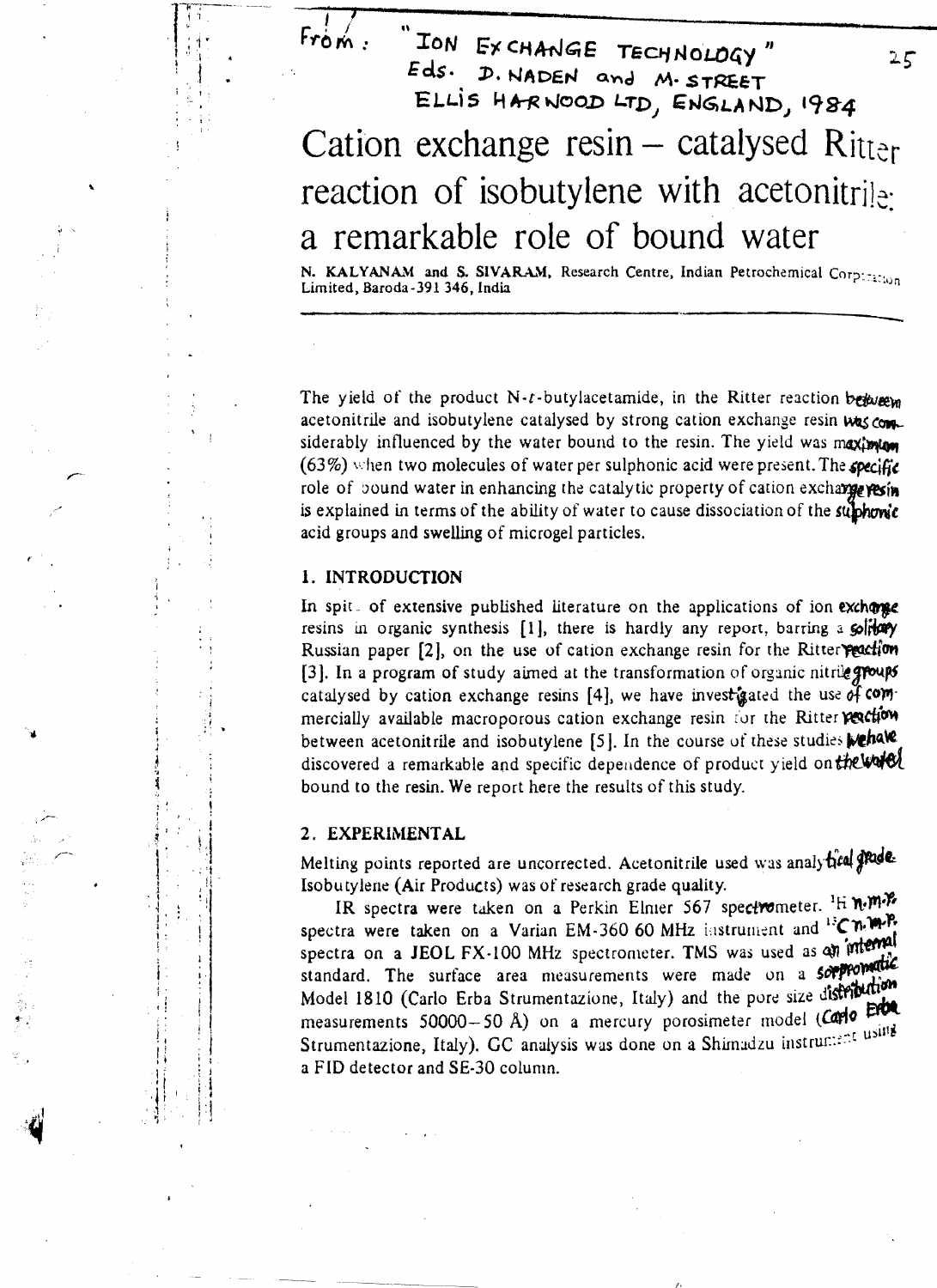The cation exchange resin, Indion CXC·125 (Ion Exchange (India) Limited) was macroporous type with mesh size of the resin particles  $-36 + 72$ . The swelling capacity (toluene) was 0.92 mI/g and the surface area of the resin (BET) was  $35-40$  m<sup>2</sup>/g. Pore size distribution measurements indicated the maximum number of pores in the range 170-250 Å. A freshly regenerated resin had hydrogen ion capacity of  $4.7 \pm 0.1$  meq/g (dry weight).

The moisture content of the resin was determined by two ways: (i) A sample of the resin (x g) was accurately weighed and left in an oven at  $105-110^{\circ}$ C until constant weight was attained  $(y g)$ . The percentage moisture content was then  $(x - y)$  100/x. (ii) An accurately weighed sample resin  $(x g)$  was continuously extracted with methanol for 6 h. The resin was then dried at  $70^{\circ}$ C fill constant weight (y g). The percentage moisture was then  $(x - y)$  100/x. For a given sample of the resin both these methods yielded consistent values for the percentage moisture which were the same as determined by DTA. A freshly regenerated, free flowing resin had a moisture cotent of 20%.

*Adsorption of diisobutylene on cation exchange resin in presence of acetonitrile:* 0.2 mole of the resin with *'n'* value varying between 0 and 3 was suspended in dry acetonitrile. Diisobutylene (11.2 g, 0.2 mole) was added and gently stirred for 45 min. The diisobutylene content in acetonitrile was analysed by GC. Under these conditions diisobutylene did not undergo Ritter reaction with acetonitrile.

*N-t-Butylacetamide(/):* A one·litre, thick walled glass jar was charged with the ion exchange resin with known *'n'* value (0.2 mol) along with acetonitrile  $(150 \text{ ml})$ . Isobutylene  $(0.1 \text{ mol}, 10 \text{ ml})$  was added as a liquid. The glass vessel was tightly stoppered and fixed in a Parr hydrogenator. It was then shaken for 2 h at 55°C. The flask was then cooled to room temperature. Distilled water was then added and allowed to mix thoroughly with the contents of the flask. The aqueous acetonitrile layer was decanted from the resin and was extracted with ether  $(3 \times 50 \text{ ml})$ . The resin was also continuously extracted with ether. The two layers were dried over anhydrous  $Na<sub>1</sub>SO<sub>4</sub>$  and the solvent was removed to yield I as white or light brown solid with mp  $92-93^{\circ}$ C. This could be further purified using decolorising charcoal and recrystallisation from hexane; mp  $97-98^{\circ}$ C  $\left(\frac{\ln 3}{2} \text{mp } 97 - 98^{\circ} \text{C}\right)$ ; IR (KBr) 3500, 3070, 1650, 1620, 1550, 1445, 1400 cm<sup>-1</sup>; <sup>1</sup>H n.m.r. (CDCl<sub>3</sub>) 1.37(s, 9H), 2.93(s, 3H), 5.77(broad s, 1H); <sup>13</sup>C n.m.r.  $(CDCI_3)$  24.47 (CH<sub>3</sub>-CO-), 28.82 (CH<sub>3</sub>-C, 51.29 (CH<sub>3</sub>)<sub>3</sub>C, 170.00 (-CO-).

# 3. RESULTS AND DISCUSSION

 $\mathbf{.}$ :~ The Ritter reaction of isobutylene with acetonitrile was found to be efficiently catalysed by cation exchange resin to give good yields of N-t-batylacetamide(I). A series of resins with  $n = 0$ , 1, 2 and 3, where

(,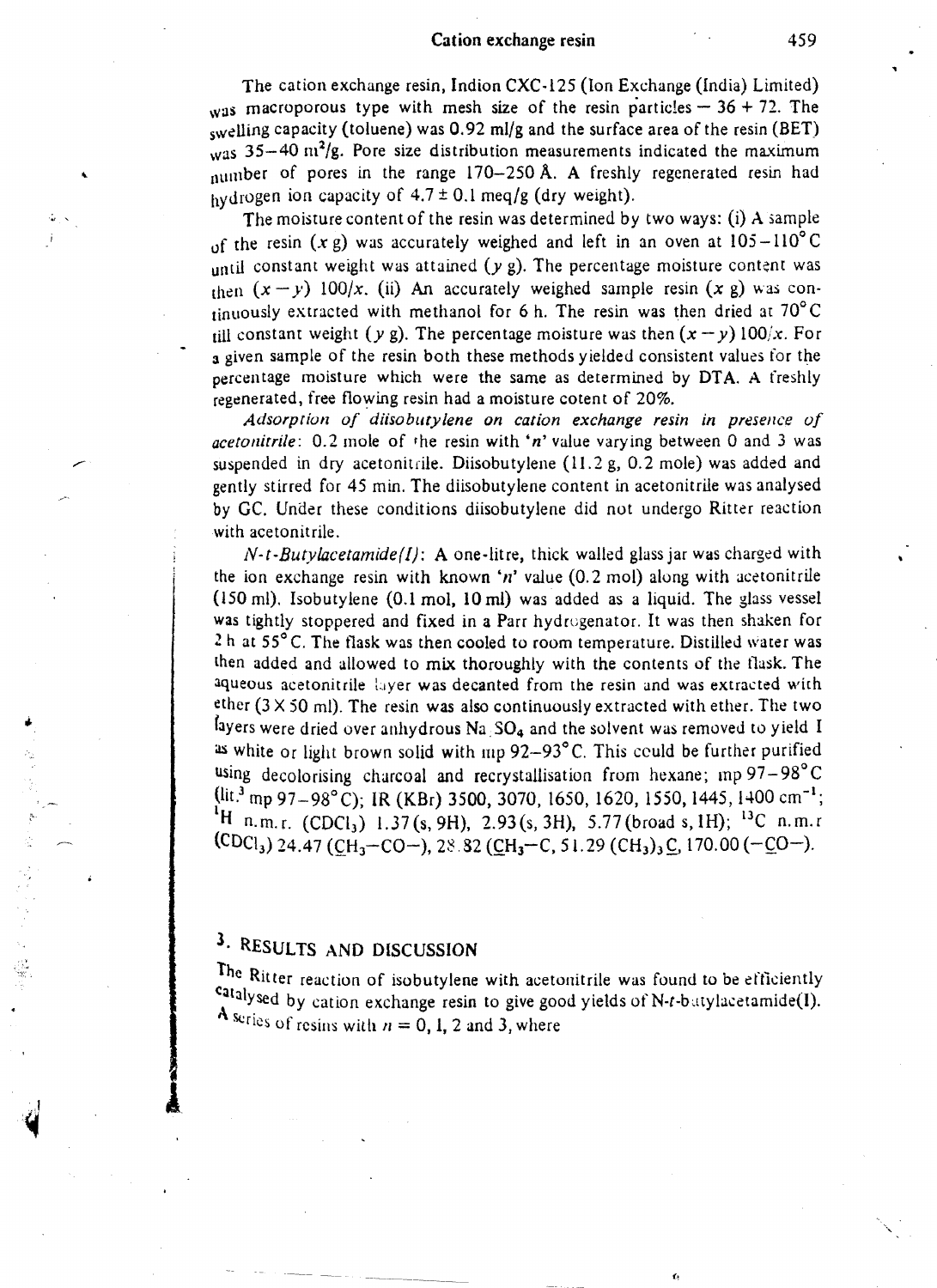$$
H_3C
$$
  
\n $C = CH_2 + CH_3 CN \frac{1. P - SO_3H - n - H_2O}{2. H_2O} CH_3-C-NH-C(CH_3)_3$ 

 $n$  is the number of water molecules per sulphonic acid group, were prepared and used in the reaction. The results (Table 1) show that the yield of  $\overline{1}_{\text{Wag}}$ maximum when ' $n' = 2$ . At lower and higher values of 'n' the yield decreased dramatically.

| Table 1.                                        |
|-------------------------------------------------|
| Dependence of yield of $N-t$ -butylacetamide(1) |
| on water bound to the resin.                    |

| Expt. no. | n <sup>u</sup> | % yield of I |
|-----------|----------------|--------------|
|           | 0              | 14           |
|           |                | 29           |
| 3         | 2              | 63           |
|           | ર              |              |

<sup>a</sup> Number of water molecules per sulphonic acid group (see Experimental).

Zundel et al. [6] have established from IR studies of very thin films of cation exchange resins that at least two molecules of water per sulphonic acid  $(n = 2)$  are necessary to effect the complete dissociation of the sulphonic acid-They further observed that when  $n = 1$ , no such dissociation of the proton occurs and the single molecule of water is simply hydrogen bonded to three sulphonic acid groups. Our observations demonstrate the consequences of this phenomena on the catalytic property of the resin towards Ritter reaction. When  $n = 2$ , the resulting hydronium ion effectively catalyses the Ritter reaction and the yield of I is maximum. Both anhydrous  $(n = 0)$  and monohydrated  $(n = 1)$ resins, where no hydronium ion is likely available, are poor catalysts.

In addition the bound water is likely to swell the microgel particles of the macroreticular resin [7], thus rendering reactant diffusion easier. However, beyond a certain amount of water in the microgelular phase, the highly 'aqueous' environment of the phase would discourage the diffusion of hydrocarbon. Such a stage is probably reached when  $n = 3$ . This hypothesis is substantiated by the results of experiments (Table 2) wherein adsorption of a hydrocarbon such as diisobutylene on cation exchange tesin was studied as a function of water content in resin. It was observed that percentage of hydrocarbon adsorbed on the resin is small for anhydrous resin, passes through a maximum when  $n = 1$  or 2 and decreases when  $n = 3$ .

460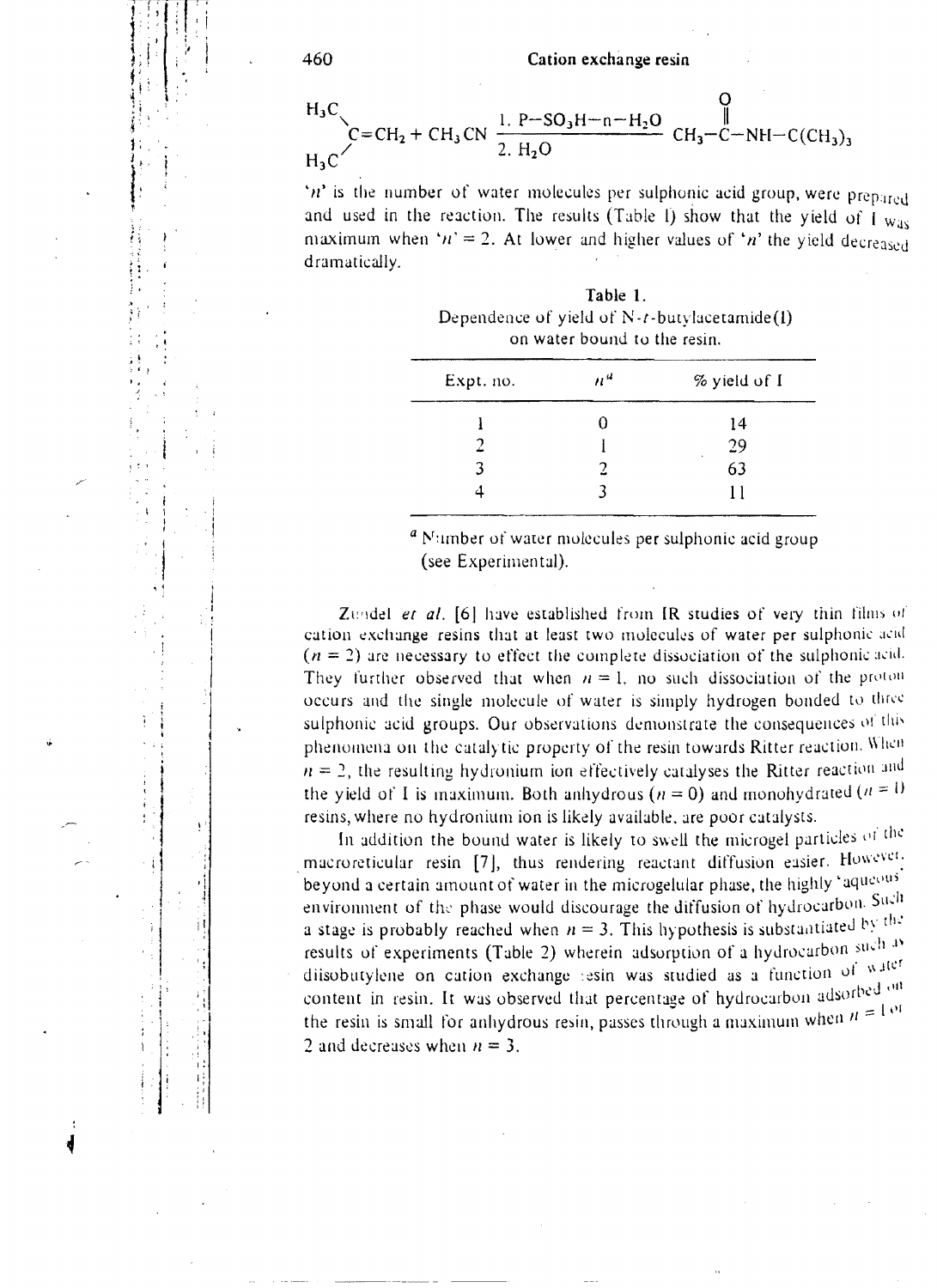| exchange resin". |                            |  |  |
|------------------|----------------------------|--|--|
| n                | % adsorbed<br>DIB on resin |  |  |
|                  | 23.1                       |  |  |
|                  | 57.5                       |  |  |
| ∍                | 45.8                       |  |  |
| 3                | 38.9                       |  |  |
|                  |                            |  |  |

| Table 2.                                    |
|---------------------------------------------|
| Adsorption of diisobutylene (DIB) on cation |
| exchange $resina$ .                         |
|                                             |

*a* 25° C, in acetonitrile at equilibrium conditions.

We have reasons to believe that the effect of water on the catalytic property of cation exchange resins is a general phenomena. Observations similar to that described in this paper were made in the Ritter reaction between acetonitrile and diisobutylene and in the reaction of acrylonitrile with methanol (to produce methyl acrylate)  $[4]$ , both catalysed by cation exchange resins  $[8]$ . While our study was in progress, Delmas and Gaset reported that the reaction between styrene and para formaldehyde catalysed by resin Lewatit SP 120 gave the maximum product  $(4$ -phenyl-1,3-dioxcyclohexane) yield when the number of water molecules per sulphonic group was equal to  $2 (n = 2) [9]$ .

In conclusion our studies clearly demonstrate that resin bound water call call the considered innocuous and is likely to play an important role in determining the catalytic activity of the ion exchange resin for organic chemical transfo rmations.

## **ACKNOWLEDGEMENTS**

We thank Mr B. B. Vyas for experimental assistance and Dr K. R. K; ishnamurthy for surface area and pore size distribution measurements. The management of Indian Petrochemicals Corporation Ltd is thanked for permission to publish this Work.

# REFERENCES

 $\blacksquare$ 

[1] (a) Sherrington, D. C., *Polymer-Supported Reactions in Organic Synthesis*, Sherrington, D. C. and Hodge, P. (Eds), John Wiley and Sons, New York, 1980, Chapter  $3$ ;

(b) Polyanskii, N. G., *Russ. Chem. Revs.*, 31, 496 (1972); 39, 244 (1970);

(c) *Sitochelli, A. R., Ion Exchange Catalysis and Matrix Effects, Rohm and* Hass Co., Philadelphia, June 1980.